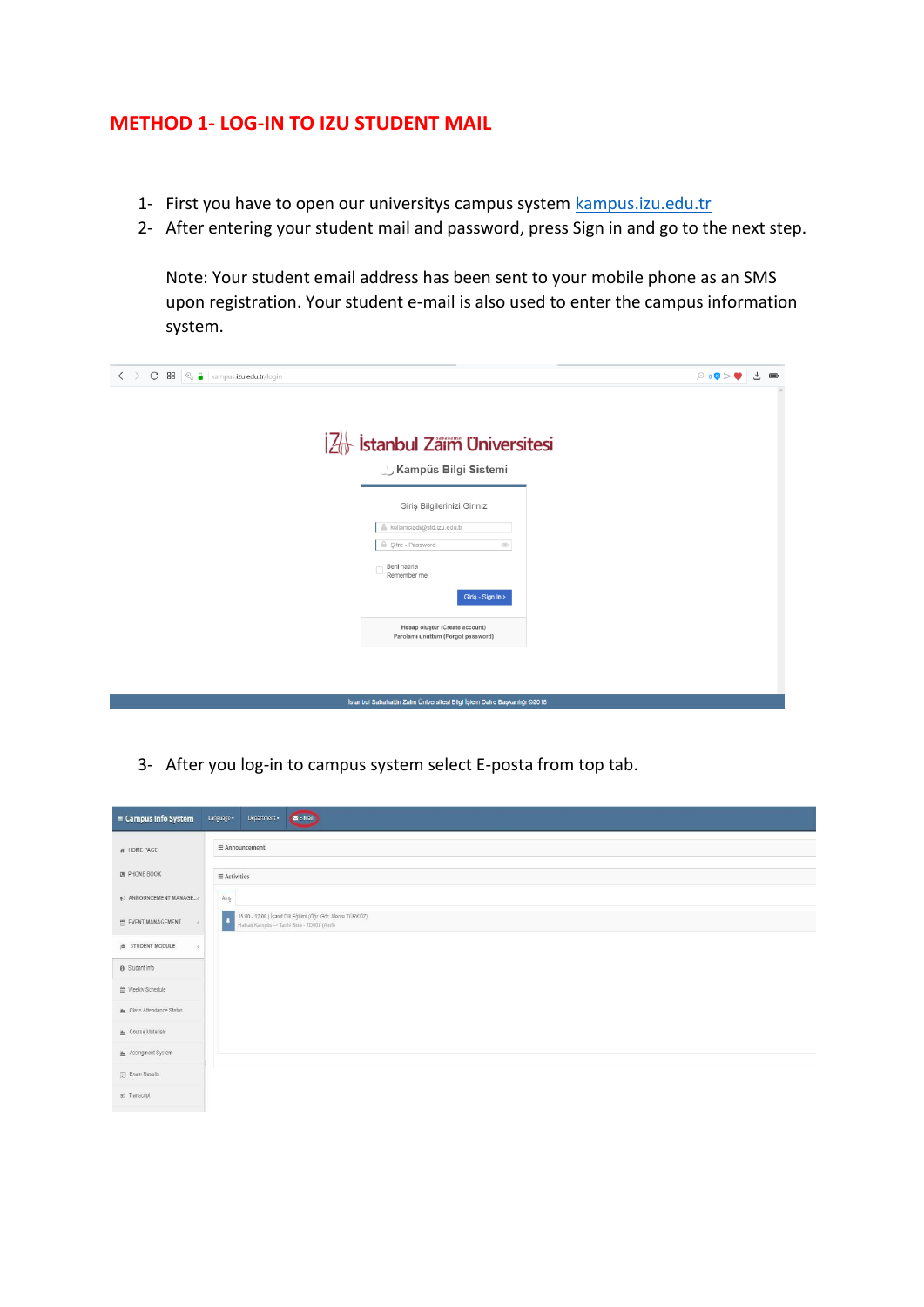4- Enter your student e-mail address and password on the page that opens when you reach the login page with Istanbul Sabahattin Zaim University Foundation account.



5- Then Select Outlook

You have successfully entered your student e-mail.

| İyi günler                                  |          |      |            |            |           | Q          | Ara   |                                      |             |
|---------------------------------------------|----------|------|------------|------------|-----------|------------|-------|--------------------------------------|-------------|
| Uygulamalar                                 |          |      |            |            |           |            |       | Office uygulamasını yükleyin $\vee$  |             |
| $\bullet$                                   | â        | W    | $x \equiv$ | ¢          | <b>NB</b> | $\ket{s}$  | 「下    | $s_{\frac{1}{2}}$                    |             |
| Outlook                                     | OneDrive | Word | Excel      | PowerPoint | OneNote   | SharePoint | Teams | Sway                                 |             |
| Tüm uygulamalarınızı keşfedin $\rightarrow$ |          |      |            |            |           |            |       |                                      |             |
| <b>Belgeler</b>                             |          |      |            |            |           |            |       | $\bar{\uparrow}$ Karşıya yükle ve aç | Yeni $\vee$ |
| Önerilen                                    |          |      |            |            |           |            |       |                                      |             |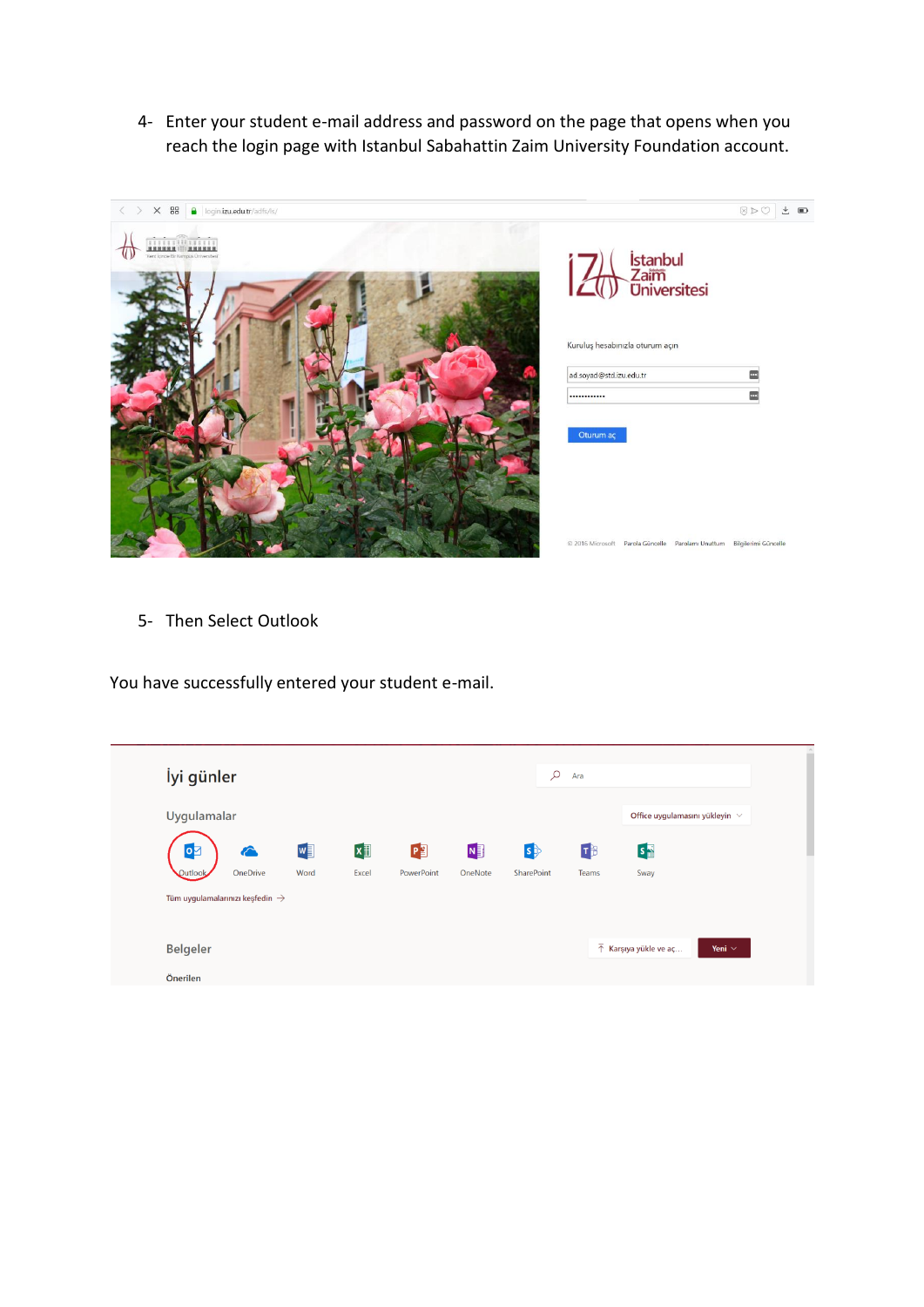## **METHOD 2- LOG-IN TO IZU STUDENT MAIL**

- 1- First you have to open our universitys web site izu.edu.tr
- 2- Select İZU Web Mail from end of the page.

| < > C 88   www.izu.edu.tr/en/home-page |                                                                                                                                                                                                                                                                                                                     |                                              |                                                                                                                                                                                                                                                                   |                                                                                                         |  | $\blacksquare$ |  |  |
|----------------------------------------|---------------------------------------------------------------------------------------------------------------------------------------------------------------------------------------------------------------------------------------------------------------------------------------------------------------------|----------------------------------------------|-------------------------------------------------------------------------------------------------------------------------------------------------------------------------------------------------------------------------------------------------------------------|---------------------------------------------------------------------------------------------------------|--|----------------|--|--|
|                                        | HABER - 10/30/2018 12:44:48 PM<br>Dr. Turgay Sirin joined a<br>panel themed as<br>"Spiritual Guidance in<br>Turkey"<br>Academic member of Istanbul<br>Sabahattin Zaim University Dr.<br>Turgay SIRIN joined a panel<br>organized by SETA on 18.10.2018.<br>Spiritual Guidance w > Detay<br>0 0 0 0<br>$\rightarrow$ |                                              | Campus - Halkali, Istanbul<br>IZU offers a unique educational experience in the heart of Istanbul with the<br>following: guesthouses, dining halls, sports facilities, libraries, cafeterias, social<br><b>IZU</b><br><b>INFO</b><br>> Campus maps & contact info | areas and unobstructed university facilities in a beautiful garden campus. > Detail<br>TEL<br>444 97 98 |  |                |  |  |
|                                        |                                                                                                                                                                                                                                                                                                                     | Timmumin Minimumin                           |                                                                                                                                                                                                                                                                   |                                                                                                         |  |                |  |  |
|                                        |                                                                                                                                                                                                                                                                                                                     | A Campus University in The Middle of History |                                                                                                                                                                                                                                                                   |                                                                                                         |  |                |  |  |
|                                        | <b>ABOUT IZU</b>                                                                                                                                                                                                                                                                                                    | <b>INSTITUTIONAL</b>                         | <b>INTERNATIONAL</b>                                                                                                                                                                                                                                              | <b>STUDENTS</b>                                                                                         |  |                |  |  |
|                                        | History                                                                                                                                                                                                                                                                                                             | Mission, Vision and Values                   | Admissions                                                                                                                                                                                                                                                        | Academic Calendar                                                                                       |  |                |  |  |
|                                        | Corporate Information                                                                                                                                                                                                                                                                                               | Quality Policy                               | <b>International Students</b>                                                                                                                                                                                                                                     | Life at IZU                                                                                             |  |                |  |  |
|                                        | <b>Quality and Strategy</b>                                                                                                                                                                                                                                                                                         | <b>IZU</b> in Numbers                        | International Relations                                                                                                                                                                                                                                           | <b>Related Units</b>                                                                                    |  |                |  |  |
|                                        | Communication                                                                                                                                                                                                                                                                                                       | Contact                                      | Erasmus+                                                                                                                                                                                                                                                          | Campus Information System                                                                               |  |                |  |  |
|                                        |                                                                                                                                                                                                                                                                                                                     | All Programs                                 | Graduate Admissions                                                                                                                                                                                                                                               | <b>IZU Webmall</b>                                                                                      |  |                |  |  |
|                                        |                                                                                                                                                                                                                                                                                                                     | <b>Shuttle Hours</b>                         |                                                                                                                                                                                                                                                                   | Scholarship for Academic Excellence<br>Eduroam                                                          |  |                |  |  |
|                                        | <b>Istanbul Sabahattin Zaim University, Turkey</b>                                                                                                                                                                                                                                                                  |                                              |                                                                                                                                                                                                                                                                   | <b>A</b><br>Contact Copyright Privacy Accessibility @120 2018                                           |  |                |  |  |

3- Enter your student e-mail address and password on the page that opens when you reach the login page with Istanbul Sabahattin Zaim University Foundation account.

Note: Your student email address has been sent to your mobile phone as an SMS upon registration. Your student e-mail is also used to enter the campus information system.